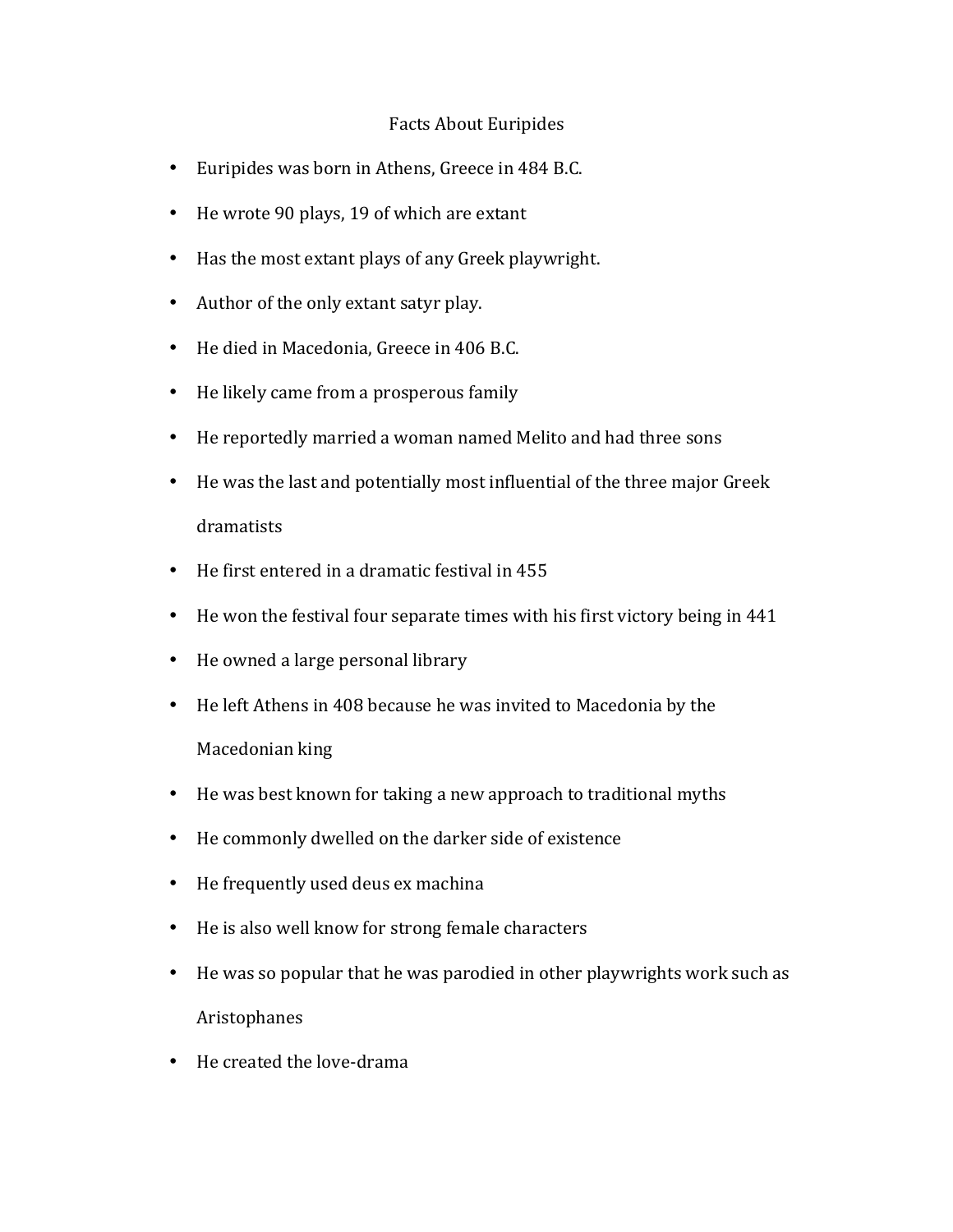- It has been noted that he often sacrificed plot for character which is why he frequently made use of the deus ex machina
- He was ahead of his time in his characterization which could be why he was less popular at the time
- He was awarded first prize posthumously for the Bacchae
- He frequently makes use of a prologue and epilogue
- He began to eliminate the chorus from the dramatic action

## Facts about the Play

- Play was first done posthumously; it was brought to the festival by his son and won first prize.
- Unusual in the essence that Dionysus appears not only as a god, but also a man.]
- Play really defined the idea of tragic comedy.
- First production was done in 405 BC at city Dionysia
- Thought to be written between 410 and 405 BC
- Considered one of the most popular plays in Grecian theatre; most quoted.
- Written in Macedonia.
- Considered to be his finest play in terms of structure.
- Had a month and a half long broadway run in 1980
- Named after the worshippers of the Bacchae.
- Last play he wrote.
- Strange for a greek play ending because in the end no *anagnorisis* occurs.